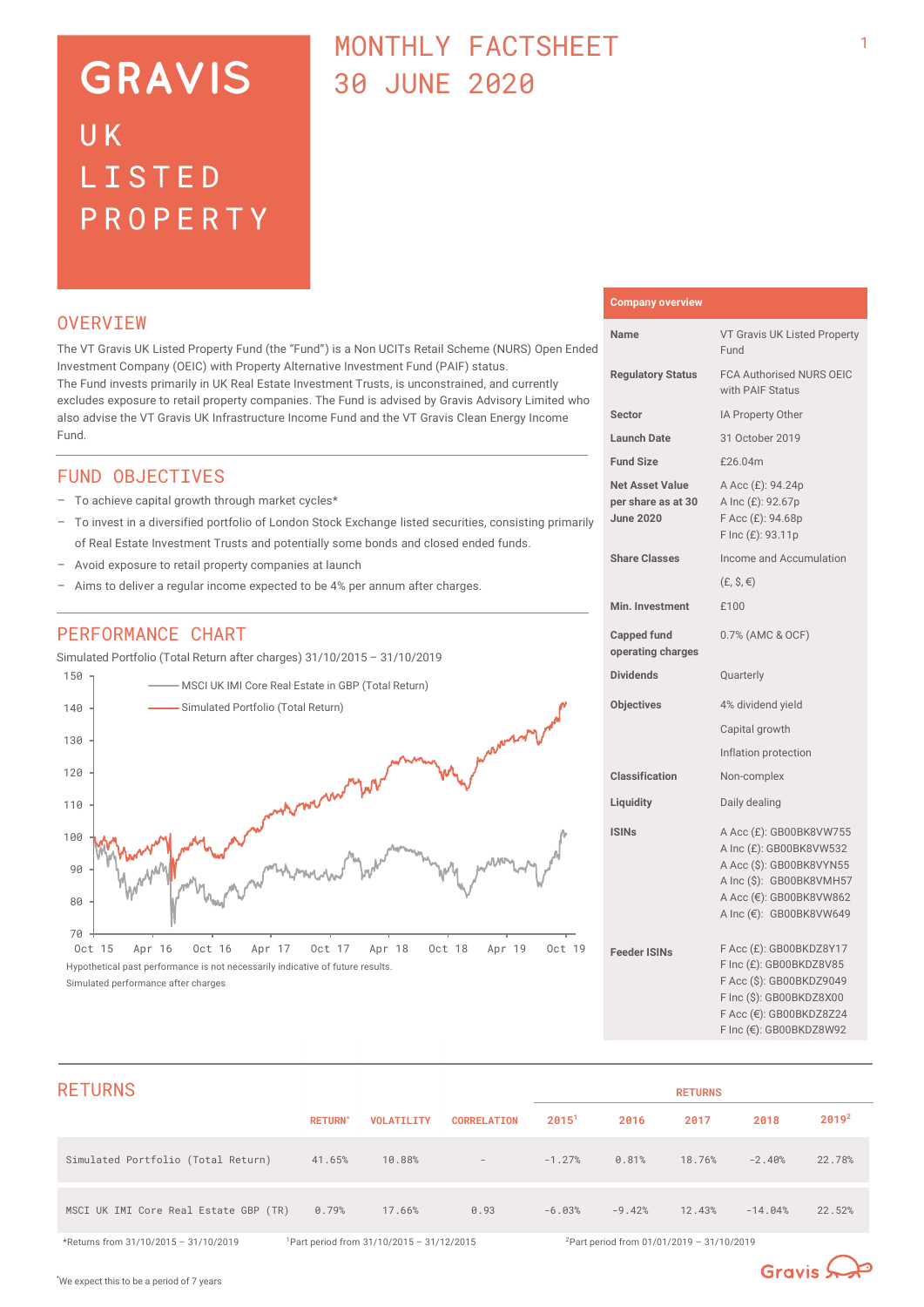# **FUND ADVISER'S REPORT THE EXAMPLE ADVISER'S**

### In June, REIT investors subscribed for over £1bn of new issuance.

Over the course of June 2020, the NAV of the Fund increased by 2.45% (F Acc GBP). Since inception the Fund has declined by 5.32% outperforming the MSCI UK IMI Core Real Estate index that has declined by 19.68%.

The strategy of the Fund is to invest in a diversified portfolio of specialist real estate companies that are likely to benefit from four strong socio-economic mega trends: ageing population, digitalisation, generation rent and urbanisation. Simultaneously, the Fund minimises exposure to the challenging consumer trends continuing to affect retail real estate.

During the month Intu, the UK's largest shopping centre owner, entered administration. The deadly combination of growing e-commerce penetration challenging traditional shopping habits together with a mountainous debt pile have been exacerbated by the coronavirus pandemic. The terminal decline in market capitalisation from close to £5bn in 2015 to zero in 2020 serves as a high-profile reminder of the importance of stock picking within the REIT sector and as a justification for the Fund's differentiated position of continuing to have zero exposure to retail REITs.

While material uncertainty clauses issued by property valuers have led open ended direct property funds to suspend dealings many REITs have attracted additional investor support. Financially strong REITs owning and developing best in class assets have been successful in raising fresh capital to fund acquisition strategies and development pipelines. In June alone, real estate investors subscribed for more than £1bn of new equity issuance, the highest monthly issuance in over a decade. A clear sign of the important part that REITs are playing in building and owning the next generation of real estate assets whether they be purpose-built

student rooms, e-commerce distribution facilities or modern private rental accommodation.

In June, Unite Group, the largest owner and operator of purpose-built student accommodation in the UK raised £300m to capitalise on new development opportunities in key cities. Within the logistics sub-sector Segro raised £673m to take advantage of investment opportunities in, mostly pre-let, development projects together with acquisitions of additional investment assets. Warehouse REIT also successfully raised £153m to diversify its asset base of urban and last mile distribution warehouses.

On a selective basis the Fund participates in new equity offerings where the investment case is strong, the discount attractive, and the additional shares enhance the composition of the portfolio. Since inception the aggregate savings made through capturing the placing discount and not having to pay stamp duty or trading commission is circa 44bp. Coincidently, these savings, achieved through active portfolio management, broadly offset the management charge since inception.

Looking ahead, the uncertain economic spill over effects of the coronavirus underline the importance of active stock picking. The Fund's diversified portfolio of financially sound, expertly managed, specialist REITs is likely to continue to benefit from the ownership and development of high-quality real estate in growing niches. As investor sentiment continues to improve those real estate companies with strong underlying rental cashflows are likely to continue to experience a recovery in their share price.

Gravis Advisory Limited is owned and managed by Gravis Capital Management Ltd ("Gravis").

Gravis was established in May 2008 as a specialist investor in property and infrastructure and now manages c.£3.2bn of assets in these sectors in the UK.

Gravis Advisory Limited is Investment Adviser to the c.£612m VT Gravis UK Infrastructure Income Fund, which is one of the only OEICs focusing on investment in the UK's infrastructure sector.

## **Fund Advisers**

**Matthew Norris, CFA** is the lead adviser to the VT Gravis UK Listed Property Fund.

Matthew has more than two decades investment management experience and has a specialist focus on real estate securities.

He served as an Executive Director of Grosvenor Europe where he was responsible for global real estate securities strategies. He joined Grosvenor following roles managing equity funds at Fulcrum Asset Management and Buttonwood Capital Partners.

Matthew holds a BA (Hons) degree in Economics & Politics from the University of York, the Investment Management Certificate and is a CFA charterholder.

He also provides expert input to research projects run by EPRA, which focus on the importance of emergent real estate sectors.

**Nick Barker** is the strategic adviser to the fund. Nick is the lead manager of the c.£900m GCP Student Living REIT.

He is a qualified member of RICS and headed up the Alternative Property division at Schroders.

Nick joined Gravis in 2016 and has accumulated over 16 years of investment experience in the property sector.

### Matthew Norris, CEA

Fund Adviser Gravis Advisory Ltd matthew.norris@graviscapital.com

## REITS BRIEFING<sup>1</sup>

- A UK Real Estate Investment Trust (REIT) is a London Stock Exchange listed closed ended publicly traded company that provides investors with tax efficient exposure to property assets.
- A REIT can invest in a wide variety of property.
- REIT Shares can be traded daily without the liquidity risk often experienced by open ended funds which own direct property.
- UK REIT status exempts the company from corporation tax on profits and gains from UK qualifying property rental businesses.
- A UK REIT must distribute at least 90% of its taxable income to investors. Distributions are treated as property rental income rather than dividends. Taxation of income from property is moved from the corporate level to the investor level, benefitting ISA, SIPP and Bond investors.